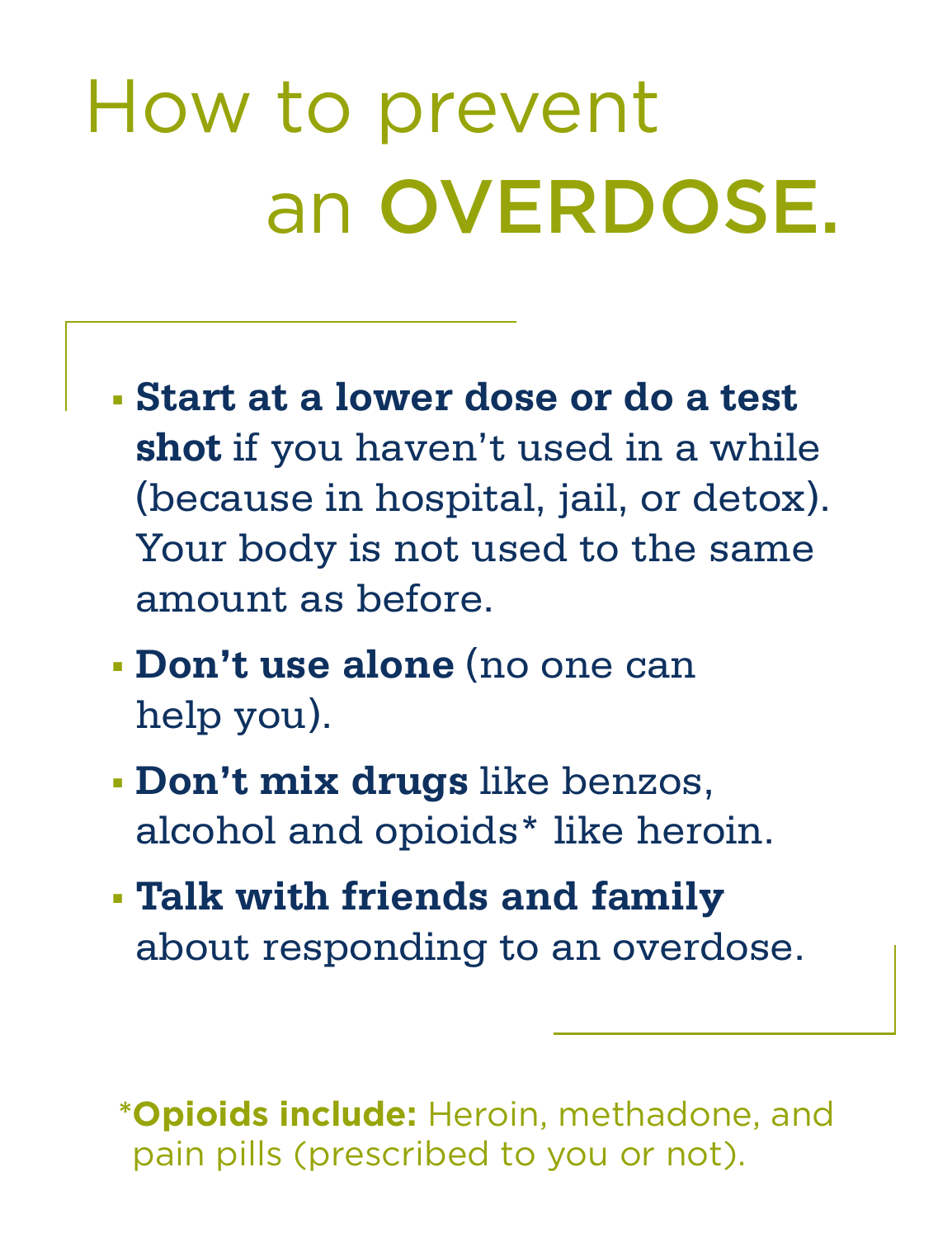## Is someone having an **OVERDOSE?**

If a person has **any** of these signs **and can't respond to you**, they are having an overdose. An overdose usually happens 1 to 3 hours after a person has used.

#### First, look for these things:

- . **Heavy nodding**
- . **No response when you yell person's name or rub the middle of the chest hard**
- . **Blue lips or blue fingertips**
- . **Slow breathing (less than 1 breath every 5 seconds) or no breathing**
- . **Very limp body and very pale face**
- . **Choking sounds or a gurgling, snoring noise**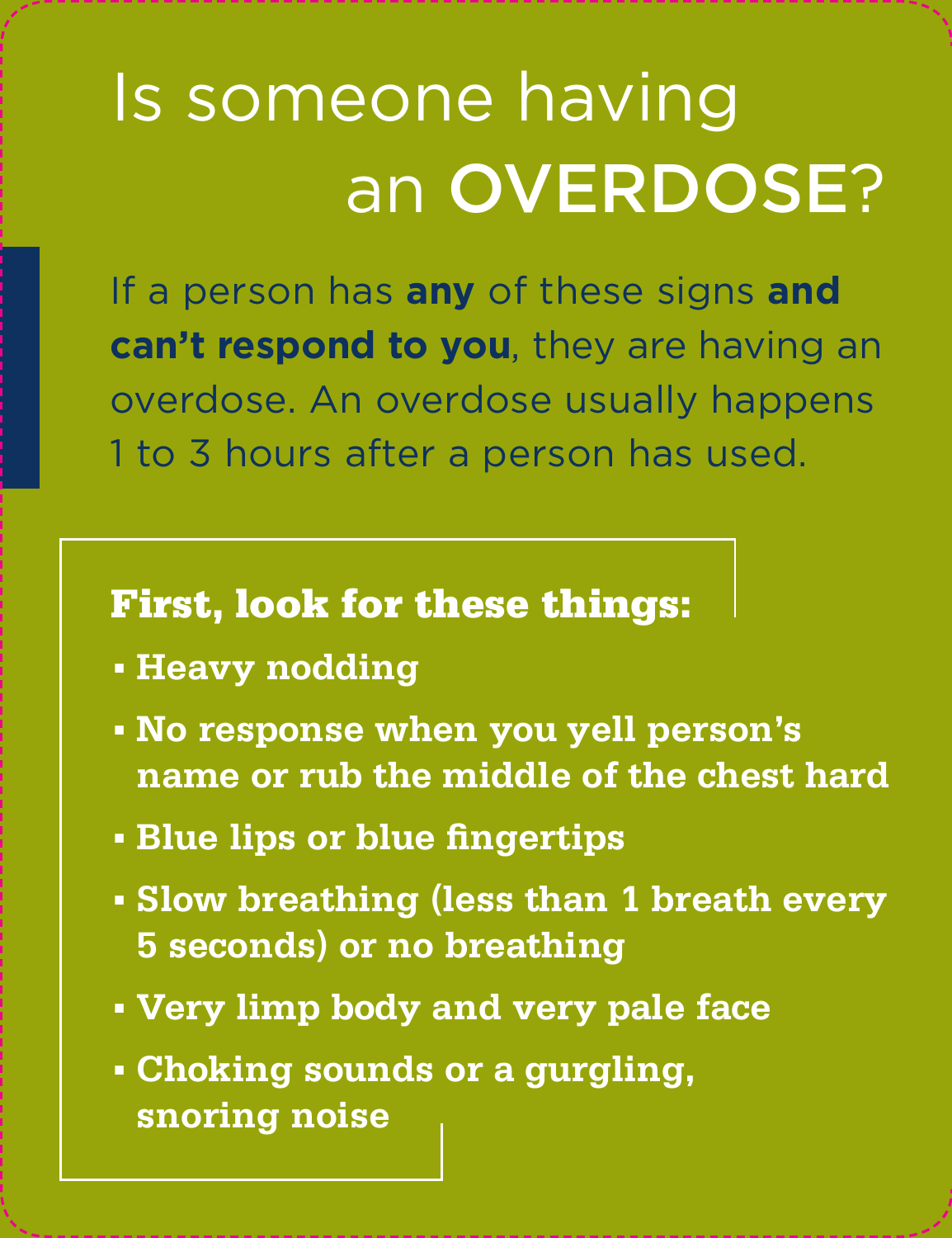#### **What to do for an overdose:**

- **1.** Try to wake person up by yelling their name and rubbing the middle of the chest hard.
- **2.** Call 911 right away. Give the address and say your friend is not breathing.
- **3.** Try rescue breathing (see below).
- **4.** Use Narcan if you or someone else has it, may need more than one dose (see back of card).
- **5.** Put the person on their side so they don't choke.
- **6.** Stay until the ambulance arrives (this is best), or leave the door open.

### Rescue breathing

**Make sure nothing is in person's mouth.**



**Tilt their head back, lift chin, pinch nose shut.**



**Give 1 slow breath every 5 seconds until they start breathing.**